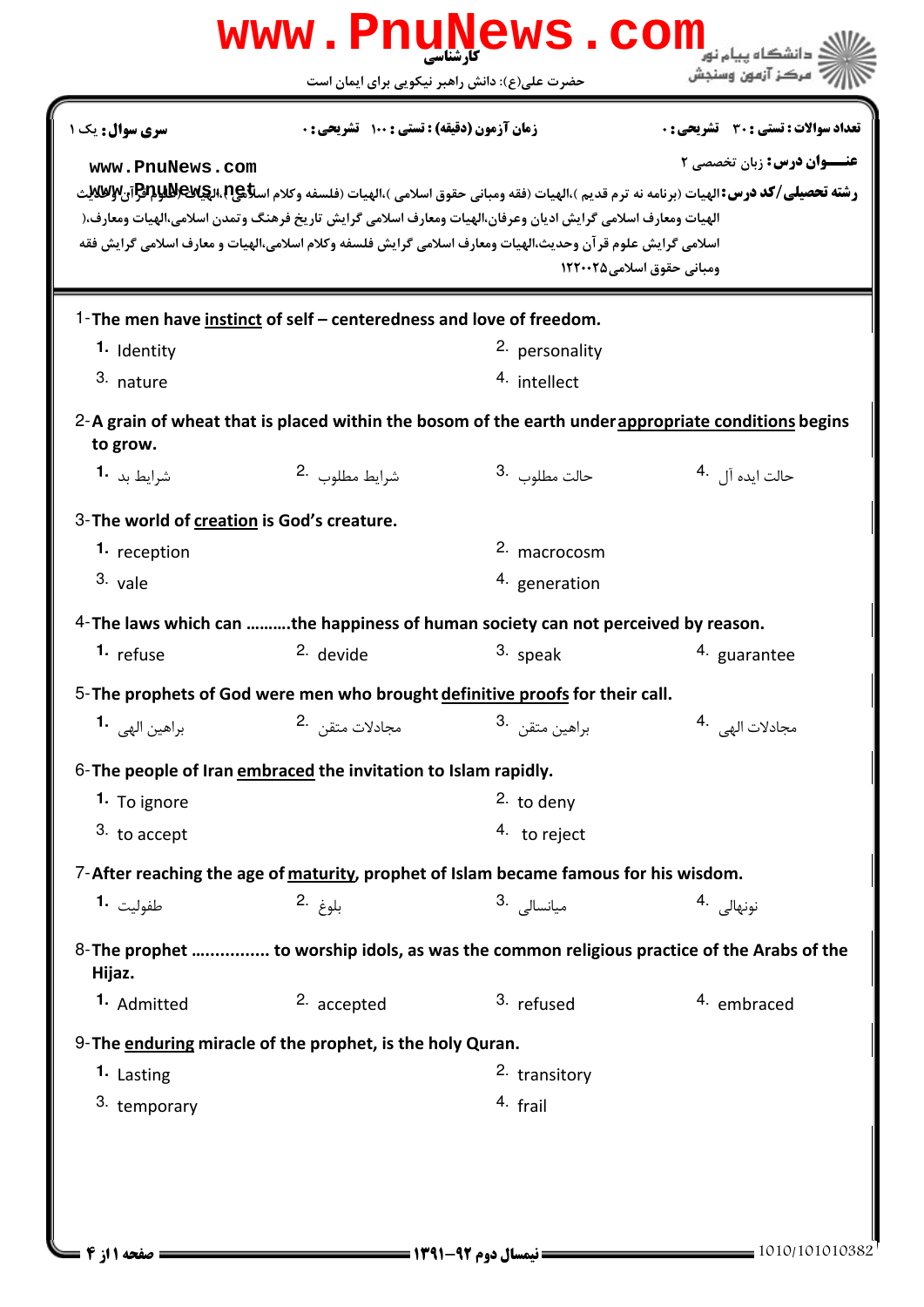|                                                                                                    |                                                  | www.PnuNews.com<br>حضرت علی(ع): دانش راهبر نیکویی برای ایمان است                                                                                                                                                           | مركز آزمون وسنجش                                                                                                                                                                                                                                       |  |  |
|----------------------------------------------------------------------------------------------------|--------------------------------------------------|----------------------------------------------------------------------------------------------------------------------------------------------------------------------------------------------------------------------------|--------------------------------------------------------------------------------------------------------------------------------------------------------------------------------------------------------------------------------------------------------|--|--|
| <b>سری سوال :</b> یک ۱<br>www.PnuNews.com                                                          | <b>زمان آزمون (دقیقه) : تستی : ۱۰۰ تشریحی: .</b> | الهيات ومعارف اسلامي گرايش اديان وعرفان،الهيات ومعارف اسلامي گرايش تاريخ فرهنگ وتمدن اسلامي،الهيات ومعارف،(<br>اسلامي گرايش علوم قر آن وحديث،الهيات ومعارف اسلامي گرايش فلسفه وكلام اسلامي،الهيات و معارف اسلامي گرايش فقه | تعداد سوالات : تستي : 30 ٪ تشريحي : 0<br><b>عنــوان درس:</b> زبان تخصصي ٢<br><b>رشته تحصيلي/كد درس: ا</b> لهيات (برنامه نه ترم قديم )،الهيات (فقه ومباني حقوق اسلامي )،الهيات (فلسفه وكلام اس <b>لايا/اللهابالكلابالكلياباليا</b> لي بال <b>ل</b> غياب |  |  |
|                                                                                                    |                                                  |                                                                                                                                                                                                                            | ومباني حقوق اسلامي1٢٢٠٠٢٥                                                                                                                                                                                                                              |  |  |
| prophecy.                                                                                          |                                                  | 10-The verses of the Holy Quran were revealed gradually during the twenty-three year period of                                                                                                                             |                                                                                                                                                                                                                                                        |  |  |
| به صورت تدريجي   • 1                                                                               |                                                  | به صورت دفعی 2.                                                                                                                                                                                                            |                                                                                                                                                                                                                                                        |  |  |
| به صورت آني. <sup>3</sup>                                                                          |                                                  | به صورت لحظه ای 4.                                                                                                                                                                                                         |                                                                                                                                                                                                                                                        |  |  |
|                                                                                                    | 11-Quran is a book the total for human life.     |                                                                                                                                                                                                                            |                                                                                                                                                                                                                                                        |  |  |
| 1. Program                                                                                         | 2. point                                         | 3. state                                                                                                                                                                                                                   | $4.$ mood                                                                                                                                                                                                                                              |  |  |
| 12- The body and what is corporeal can be known through the senses.                                |                                                  |                                                                                                                                                                                                                            |                                                                                                                                                                                                                                                        |  |  |
| 1. heavenly                                                                                        |                                                  | 2. material                                                                                                                                                                                                                |                                                                                                                                                                                                                                                        |  |  |
| 3. sacred                                                                                          |                                                  | 4. unworldly                                                                                                                                                                                                               |                                                                                                                                                                                                                                                        |  |  |
| 13-Spirit of man has many faculties.                                                               |                                                  |                                                                                                                                                                                                                            |                                                                                                                                                                                                                                                        |  |  |
| $1.$ Soul                                                                                          |                                                  | $2.$ body                                                                                                                                                                                                                  |                                                                                                                                                                                                                                                        |  |  |
| 3. substance                                                                                       |                                                  | 4. metal                                                                                                                                                                                                                   |                                                                                                                                                                                                                                                        |  |  |
|                                                                                                    |                                                  |                                                                                                                                                                                                                            | 14-The spirit of man is something immaterial which has some kind of relation with the material body.                                                                                                                                                   |  |  |
| مادى <b>1.</b>                                                                                     | فانی .2                                          | 3. بسيط                                                                                                                                                                                                                    | غيرمادي .4                                                                                                                                                                                                                                             |  |  |
| 15-     dose not have the characteristics of divisibility, change and situation in time and space. |                                                  |                                                                                                                                                                                                                            |                                                                                                                                                                                                                                                        |  |  |
| $1.$ Body                                                                                          | 2. spirit                                        | $3.$ metal                                                                                                                                                                                                                 | 4. article                                                                                                                                                                                                                                             |  |  |
| 16-The prayer is a divine decree.                                                                  |                                                  |                                                                                                                                                                                                                            |                                                                                                                                                                                                                                                        |  |  |
| 1. Anarchy                                                                                         | 2. disorder                                      | 3. rule                                                                                                                                                                                                                    | 4. irregularity                                                                                                                                                                                                                                        |  |  |
|                                                                                                    |                                                  | 17-The forgetting of the Day of judgment is considered to be the root of every deviation.                                                                                                                                  |                                                                                                                                                                                                                                                        |  |  |
| ريشه هر مصيبتي 1.                                                                                  |                                                  | ريشه هر انحرافي 2.                                                                                                                                                                                                         |                                                                                                                                                                                                                                                        |  |  |
| مادر تمامی گناهان .3                                                                               |                                                  | علت تمامى انحرافات 4.                                                                                                                                                                                                      |                                                                                                                                                                                                                                                        |  |  |
| just reward his actions deserve.                                                                   |                                                  |                                                                                                                                                                                                                            | 18-Divine  requires the existence of another world in which each individual receives the                                                                                                                                                               |  |  |
| 1. Wisdom                                                                                          | 2. power                                         | 3. justice                                                                                                                                                                                                                 | 4. knowledge                                                                                                                                                                                                                                           |  |  |
|                                                                                                    |                                                  |                                                                                                                                                                                                                            |                                                                                                                                                                                                                                                        |  |  |

= صفحه 2 <mark>از 4</mark> =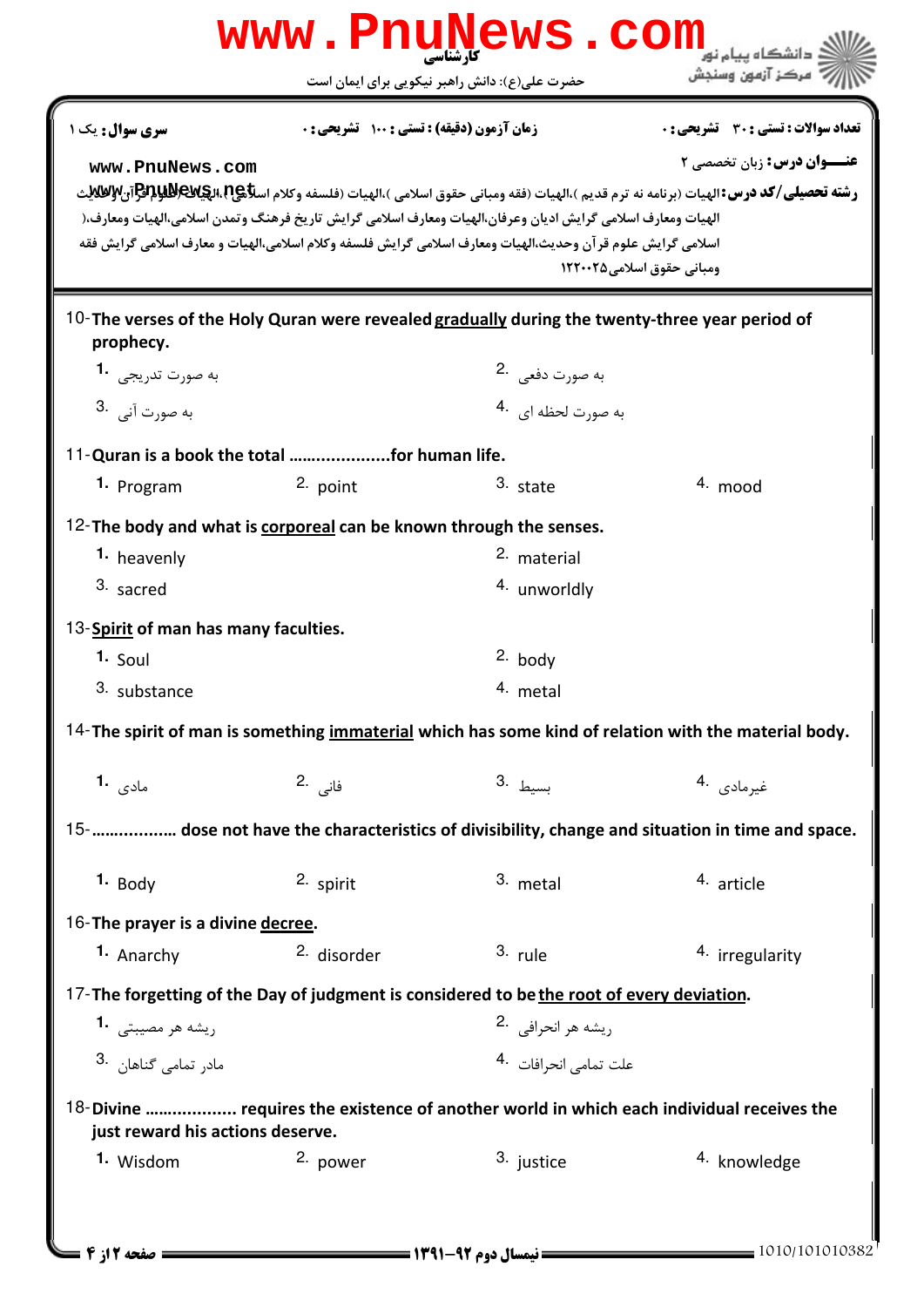|                                                                                                                                                                                                                                                                                                                                                                                                                                                                                                  | www.PnuNews.com                                                                          | حضرت علی(ع): دانش راهبر نیکویی برای ایمان است | مركز آزمون وسنحش                                                                                  |  |  |
|--------------------------------------------------------------------------------------------------------------------------------------------------------------------------------------------------------------------------------------------------------------------------------------------------------------------------------------------------------------------------------------------------------------------------------------------------------------------------------------------------|------------------------------------------------------------------------------------------|-----------------------------------------------|---------------------------------------------------------------------------------------------------|--|--|
| <b>سری سوال :</b> یک ۱                                                                                                                                                                                                                                                                                                                                                                                                                                                                           | زمان آزمون (دقیقه) : تستی : 100 تشریحی : 0                                               |                                               | تعداد سوالات : تستي : 30 ٪ تشريحي : 0                                                             |  |  |
| <b>عنـــوان درس:</b> زبان تخصصی ۲<br>www.PnuNews.com<br><b>رشته تحصيلي/كد درس: ا</b> لهيات (برنامه نه ترم قديم )،الهيات (فقه ومباني حقوق اسلامي )،الهيات (فلسفه وكلام اس <b>لايا/اللهالكلة BAW) (المسلام</b> ع).ال <b>ك</b> الايا/BAW)<br>الهيات ومعارف اسلامي گرايش اديان وعرفان،الهيات ومعارف اسلامي گرايش تاريخ فرهنگ وتمدن اسلامي،الهيات ومعارف،(<br>اسلامي گرايش علوم قرآن وحديث،الهيات ومعارف اسلامي گرايش فلسفه وكلام اسلامي،الهيات و معارف اسلامي گرايش فقه<br>ومباني حقوق اسلامي1٢٢٠٠٢٥ |                                                                                          |                                               |                                                                                                   |  |  |
|                                                                                                                                                                                                                                                                                                                                                                                                                                                                                                  | 19-Naturally, the prophet, himself was also appointed by divine command.                 |                                               |                                                                                                   |  |  |
| قضای ال <sub>ھی</sub> <b>1</b> ۰                                                                                                                                                                                                                                                                                                                                                                                                                                                                 | قضای آسمانی 2.                                                                           | حك <sub>م</sub> ال <sub>هي،</sub> 3.          | حکم آسمانی . 4                                                                                    |  |  |
|                                                                                                                                                                                                                                                                                                                                                                                                                                                                                                  | 20-Islam  on the plane of social life and its regulation.                                |                                               |                                                                                                   |  |  |
| 1. Attacks                                                                                                                                                                                                                                                                                                                                                                                                                                                                                       |                                                                                          | 2. attracts                                   |                                                                                                   |  |  |
| 3. intervenes                                                                                                                                                                                                                                                                                                                                                                                                                                                                                    |                                                                                          | 4. begins                                     |                                                                                                   |  |  |
|                                                                                                                                                                                                                                                                                                                                                                                                                                                                                                  | 21-Shi'ism has studied and investigated the primordial nature of man.                    |                                               |                                                                                                   |  |  |
| ماهیت اساسی <b>1</b> ۰                                                                                                                                                                                                                                                                                                                                                                                                                                                                           |                                                                                          | اساس ماهيت <sup>.2</sup>                      |                                                                                                   |  |  |
| 3. خنبه نخستين                                                                                                                                                                                                                                                                                                                                                                                                                                                                                   |                                                                                          | نخستين جنبه 4.                                |                                                                                                   |  |  |
|                                                                                                                                                                                                                                                                                                                                                                                                                                                                                                  | 22-To the caliphate of 'Ali ibn Abi Talib, Shi'ites have had recourse to Quranic verses. |                                               |                                                                                                   |  |  |
| 1. Persist                                                                                                                                                                                                                                                                                                                                                                                                                                                                                       | 2. preach                                                                                | 3. advise                                     | 4. prove                                                                                          |  |  |
|                                                                                                                                                                                                                                                                                                                                                                                                                                                                                                  | 23-In the Qur'an. God has given warning of a bitter perpetual life to the iniquitous.    |                                               |                                                                                                   |  |  |
| 1. Calling                                                                                                                                                                                                                                                                                                                                                                                                                                                                                       |                                                                                          | $2.$ calm                                     |                                                                                                   |  |  |
| 3. booking                                                                                                                                                                                                                                                                                                                                                                                                                                                                                       |                                                                                          | 4. caution                                    |                                                                                                   |  |  |
|                                                                                                                                                                                                                                                                                                                                                                                                                                                                                                  | 24-The evil actions cause the wretchedness of man.                                       |                                               |                                                                                                   |  |  |
| 1. Happiness                                                                                                                                                                                                                                                                                                                                                                                                                                                                                     |                                                                                          | 2. welfare                                    |                                                                                                   |  |  |
| $3.$ good                                                                                                                                                                                                                                                                                                                                                                                                                                                                                        |                                                                                          | 4. misery                                     |                                                                                                   |  |  |
| God.                                                                                                                                                                                                                                                                                                                                                                                                                                                                                             |                                                                                          |                                               | 25-Imam is the guide of the caravan of humanity, which is moving inwardly and esoterically toward |  |  |
| ظاهري <b>1.</b>                                                                                                                                                                                                                                                                                                                                                                                                                                                                                  | خارجي 2.                                                                                 | درونى .3                                      | روحانی .4                                                                                         |  |  |
|                                                                                                                                                                                                                                                                                                                                                                                                                                                                                                  | 26-In God's book, some of the prophets have been introduced as Imams such as             |                                               |                                                                                                   |  |  |
| 1. Nooh                                                                                                                                                                                                                                                                                                                                                                                                                                                                                          |                                                                                          | $2.$ Is'haq                                   |                                                                                                   |  |  |
| 3. Abraham                                                                                                                                                                                                                                                                                                                                                                                                                                                                                       |                                                                                          | 4. Jesus                                      |                                                                                                   |  |  |
|                                                                                                                                                                                                                                                                                                                                                                                                                                                                                                  | 27-The prophet selected 'Ali among his companion as his brother.                         |                                               |                                                                                                   |  |  |
| 1. Enemy                                                                                                                                                                                                                                                                                                                                                                                                                                                                                         | 2. follower                                                                              | $3.$ foe                                      | 4. hostile                                                                                        |  |  |
|                                                                                                                                                                                                                                                                                                                                                                                                                                                                                                  |                                                                                          |                                               |                                                                                                   |  |  |
|                                                                                                                                                                                                                                                                                                                                                                                                                                                                                                  |                                                                                          |                                               |                                                                                                   |  |  |
|                                                                                                                                                                                                                                                                                                                                                                                                                                                                                                  |                                                                                          |                                               |                                                                                                   |  |  |